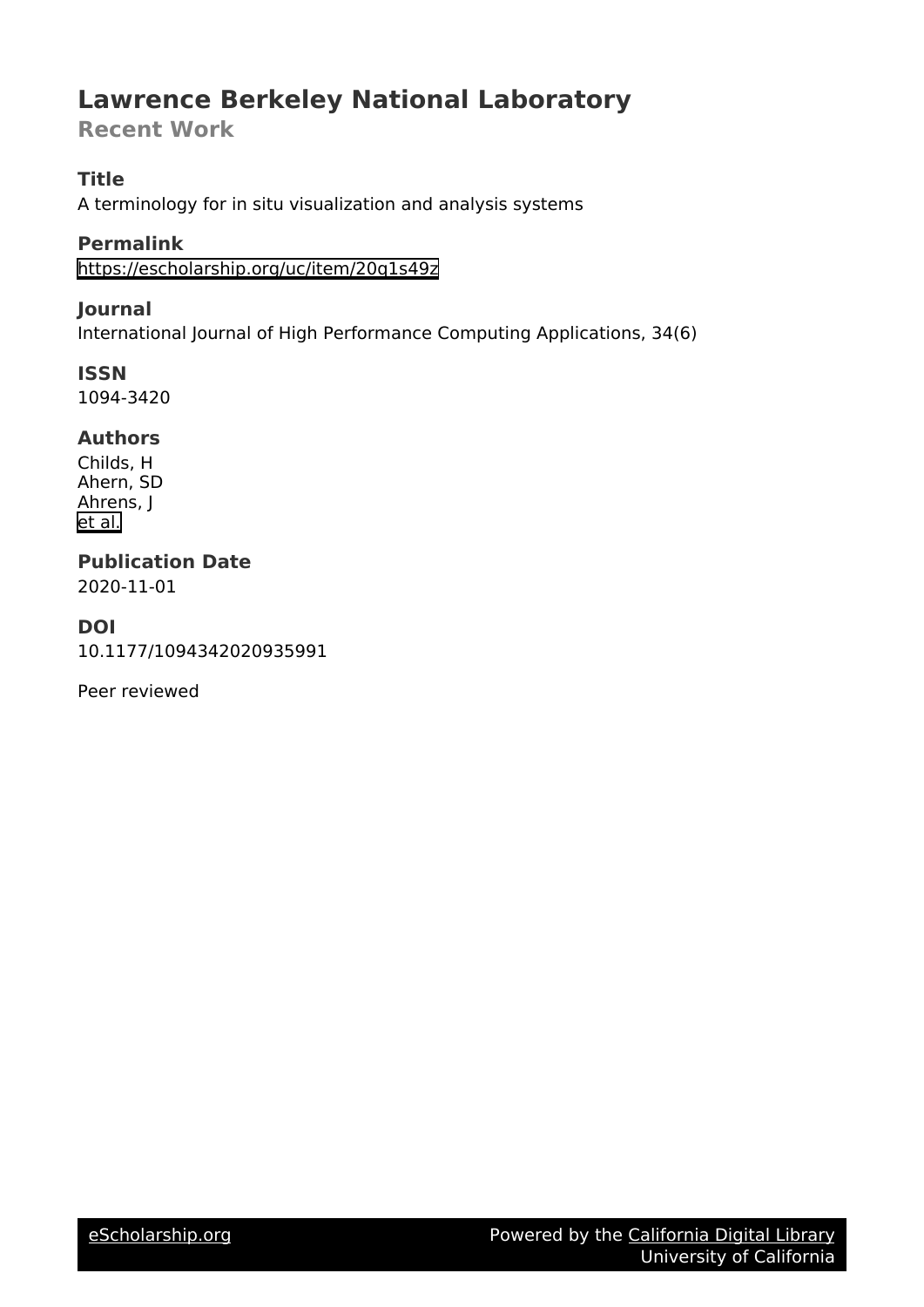# **A Terminology for In Situ Visualization and Analysis Systems**

**Hank Childs, Sean D. Ahern, James Ahrens, Andrew C. Bauer, Janine Bennett, E. Wes Bethel, Peer-Timo Bremer, Eric Brugger, Joseph Cottam, Matthieu Dorier, Soumya Dutta, Jean M. Favre, Thomas Fogal, Steffen Frey, Christoph Garth, Berk Geveci, William F. Godoy, Charles D. Hansen, Cyrus Harrison, Bernd Hentschel, Joseph Insley, Chris R. Johnson, Scott Klasky, Aaron Knoll, James Kress, Matthew Larsen, Jay Lofstead, Kwan-Liu Ma, Preeti Malakar, Jeremy Meredith, Kenneth Moreland, Paul Navratil, ´ Patrick O'Leary, Manish Parashar, Valerio Pascucci, John Patchett, Tom Peterka, Steve Petruzza, Norbert Podhorszki, David Pugmire, Michel Rasquin, Silvio Rizzi, David H. Rogers, Sudhanshu Sane, Franz Sauer, Robert Sisneros, Han-Wei Shen, Will Usher, Rhonda Vickery, Venkatram Vishwanath, Ingo Wald, Ruonan Wang, Gunther H. Weber, Brad Whitlock, Matthew Wolf, Hongfeng Yu, Sean B. Ziegeler**

#### **Abstract**

The term "in situ processing" has evolved over the last decade to mean both a specific strategy for visualizing and analyzing data and an umbrella term for a processing paradigm. The resulting confusion makes it difficult for visualization and analysis scientists to communicate with each other and with their stakeholders. To address this problem, a group of over fifty experts convened with the goal of standardizing terminology. This paper summarizes their findings and proposes a new terminology for describing in situ systems. An important finding from this group was that in situ systems are best described via multiple, distinct axes: integration type, proximity, access, division of execution, operation controls, and output type. This paper discusses these axes, evaluates existing systems within the axes, and explores how currently used terms relate to the axes.

#### **Keywords**

In Situ Processing, Scientific Visualization

## **1 Introduction**

For decades, the dominant paradigm for visualization and analysis has been "post hoc" processing. With post hoc processing, simulation codes save data to permanent storage (e.g., "spinning disk"), and visualization and analysis programs load this data after it is stored. Simulation codes typically store data iteratively, checkpointing the state of the simulation at a given time (a "time slice"), advancing for a while, saving their state again, and so on.

"In situ processing," meaning visualizing or analyzing data as it is generated, is an alternative processing paradigm to post hoc. Historically, a number of terms have been used to describe in situ processing and its many variant strategies. However, the community has yet to agree on a consistent taxonomy. Notably, over the last decade, the term "in situ" has been broadly used to 1) describe a specific strategy for processing data, and 2) as an umbrella term for the entire processing paradigm. This mixed use leads to confusion both for the visualization and analysis community and for its stakeholders.

The phrase "in situ" comes from Latin, and translates to "on site," "in position," or "in place." The term "in situ" very precisely describes the strategy where a visualization

or analysis algorithm is applied to simulation data that has not been moved (i.e., is already in the processor's memory). However, the concept of "processing data as it is generated" applies much more broadly than to just data in registers, causing some researchers to question whether "in situ" is the best term to describe the overall processing paradigm. To illustrate this concern, consider the case where simulation data is moved to distinct resources for visualization, e.g., nodes dedicated for visualization and analysis on a supercomputer. On the one hand, the term "in situ" still applies, since the data is being processed "in place," i.e., resident on the same computer (or supercomputer). On the other hand, the data has been moved to distinct resources. In this scenario, is data still being processed "in place?"

While the term "in situ" is dominant today, early research used equally applicable terms, often in reference to specific variants: "concurrent processing" [Ellsworth et al.](#page-10-0) [\(2006\)](#page-10-0) to refer to processing data at the same time as the simulation is running, "co-processing" [Haimes](#page-10-1) [\(1994\)](#page-10-1); [Haimes and](#page-10-2)

**[Corresponding author:](#page-10-2)**

[Hank Childs, University of Oregon, Eugene, Oregon, USA](#page-10-2) [Email: hank@uoregon.edu](#page-10-2)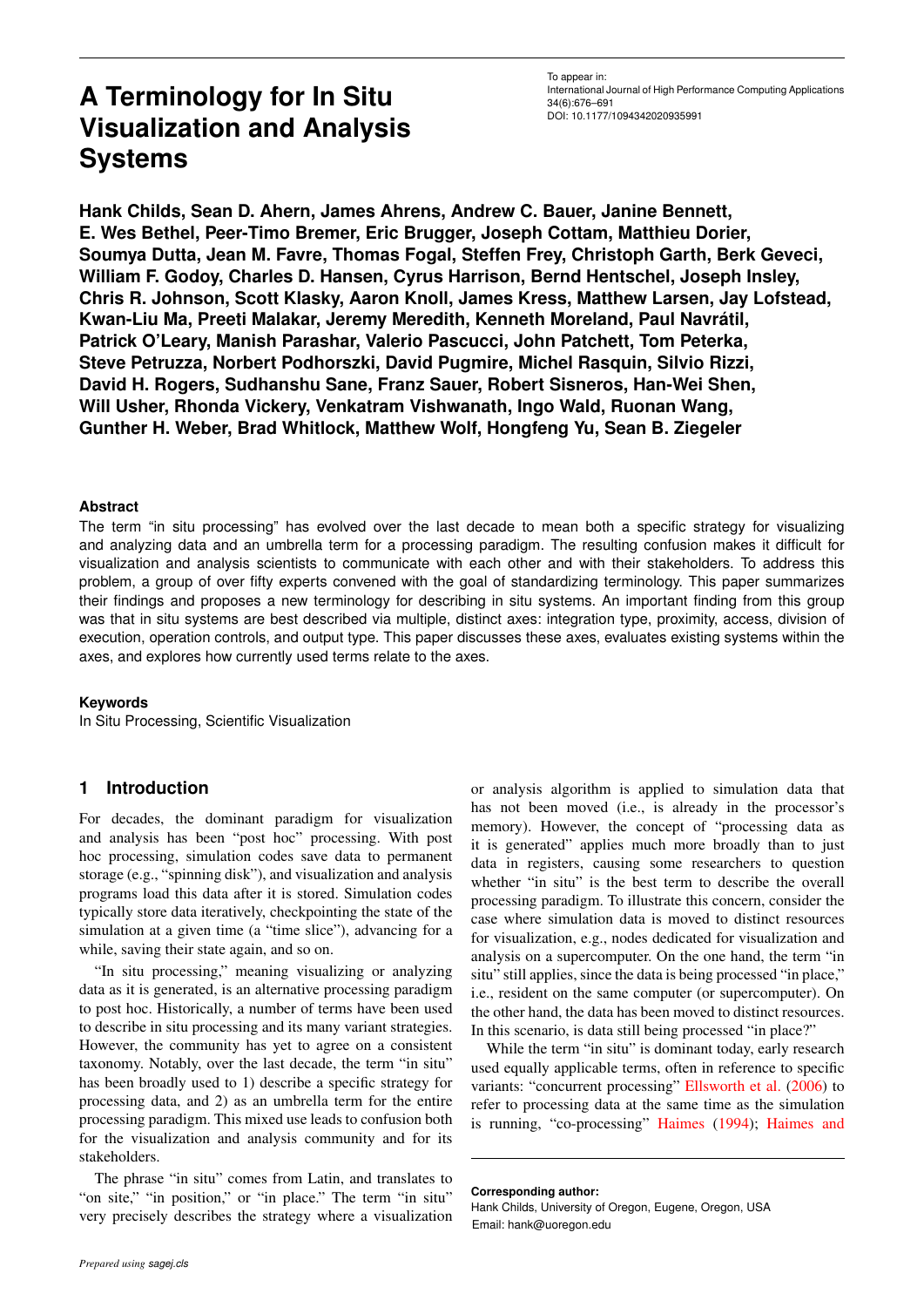[Barth](#page-10-2) [\(1995\)](#page-10-2); [Haimes and Edwards](#page-10-3) [\(1997\)](#page-10-3); [Fabian et al.](#page-10-4) [\(2011\)](#page-10-4); [Ayachit et al.](#page-10-5) [\(2016a\)](#page-10-5) to refer to visualization routines directly coupled with simulation code, and "runtime visualization" [Ma](#page-11-0) [\(1996\)](#page-11-0); [Tu et al.](#page-11-1) [\(2006\)](#page-11-1); [Insley et al.](#page-11-2) [\(2007\)](#page-11-2) to refer to applying visualization in place. In each case, the terms used previously were likely as suitable in describing this processing paradigm as the "in situ" term, although they did not ultimately garner the same popularity.

That said, the terminology problems we consider go well beyond whether or not "visualizing or analyzing data as it is generated" should be described using the term "in situ." Our community also uses a variety of sub-terms, like "in transit," "in-line," "loosely-coupled," and "tightly-coupled," to describe specific forms of in situ processing. These terms are not used consistently, creating confusion within the community, and this confusion served as the main motivation for our effort.

To remedy this lack of consistent terminology, a group of visualization and analysis practitioners convened over the course of a year; this paper summarizes the outcome of their efforts. An important contribution of this effort is the identification of six axes to more precisely characterize in situ systems. These axes show that there are a diverse set of approaches behind in situ processing. Another important contribution is our new proposed terminology for in situ systems. In our terminology, an in situ system is described via the options it employs for each of the six axes. As a further contribution, we analyze existing systems and terms within the axes.

The paper is organized as follows:

- Section [2](#page-2-0) defines the six axes to describe an in situ system, as identified by our group.
- Section [3](#page-5-0) describes some notional in situ systems, and classifies them according to our axes.
- Section [4](#page-6-0) describes how to apply our axes in the context of complex workflows.
- Section [5](#page-6-1) looks at recent in situ systems and classifies them based on our axes.
- Section [6](#page-8-0) documents the process our group used to organize, discuss issues, and reach consensus.

Finally, our group also discussed whether to continue advocating for the usage of the term "in situ" to describe "processing data as it was generated." Ultimately, we decided that we were in favor of continuing to use the term, although consensus was not achieved on this point. In a vote, 70% of our participants supported continuing to use the "in situ" term, in large part because it had too much inertia to reverse course. In particular, it was noted that this term has been adopted by our stakeholders and funding agencies, and promoting an alternate term — even if more precise — could create confusion. On the other side, 30% of our participants voted that we should focus on a more appropriate term.

## <span id="page-2-0"></span>**2 Axes of In Situ Systems**

First, we use the phrase "in situ system" to describe an in situ software solution. Specifically, we use the word "system," since there are often multiple components to coordinate, whether across nodes on a supercomputer, across multiple

in situ instances, or even between the in situ routines and the simulation code.

When choosing our axes, our group's focus was on better distinguishing between current in situ systems being lumped together as similar, although they were taking different approaches. To this end, our group identified six axes to describe an in situ visualization and analysis system:

- Integration Type: how visualization and analysis routines are integrated into the simulation code.
- Proximity: how close the visualization and analysis routines are to the data.
- Access: how the simulation makes data available to visualization and analysis routines.
- Division of Execution: how compute resources are shared between simulation and in situ routines.
- Operation Controls: the mechanism for selecting which operations are executed during run-time.
- Output Type: which types of operations are performed on the simulation data before it is output.

Figure [1](#page-3-0) provides an overview of the terms used for each axis, and the remainder of this section describes these terms in more detail.

Using our terminology, a system is described by its choices for each of the six axes. Exemplar systems for common instantiations ("loosely-coupled," "tightlycoupled," etc.) are explored in Section [3.](#page-5-0)

#### *2.1 Integration Type*

Integration type refers to how the in situ visualization and analysis routines are integrated into the simulation code. In the majority of implementations, the simulation code is aware of the integration and makes calls in support of data marshaling. However, it is also possible to integrate in situ routines without the simulation being aware. We use this distinction — Application-Aware versus Application-Unaware — as the top-level category describing integration type.

We identified three distinct sub-categories of applicationaware integrations, although these sub-categories may be viewed as points along a spectrum. The first, Bespoke, refers to the case where custom visualization and analysis routines are written specifically for a single simulation code, and is tailored to its needs. This is also sometimes referred to as "embedded routines." The latter two sub-categories of application-aware integrations cover configurations where systems are integrated into the simulation code, and data is marshaled into those frameworks via APIs. The second sub-category, Dedicated API, describes the case where the system is dedicated to visualization and analysis, and so the simulation code is aware that interactions with this API are for the purpose of visualization and analysis. This is the approach used by systems like VisIt/Libsim and ParaView/Catalyst. The final sub-category, Multi-purpose API, describes the case where the scope of the system is data, meaning that it includes visualization and analysis, but that it also might include I/O or data movement between components. This is the approach used by systems such as ADIOS. With multi-purpose API, the simulation code may or may not be aware whether the API is doing visualization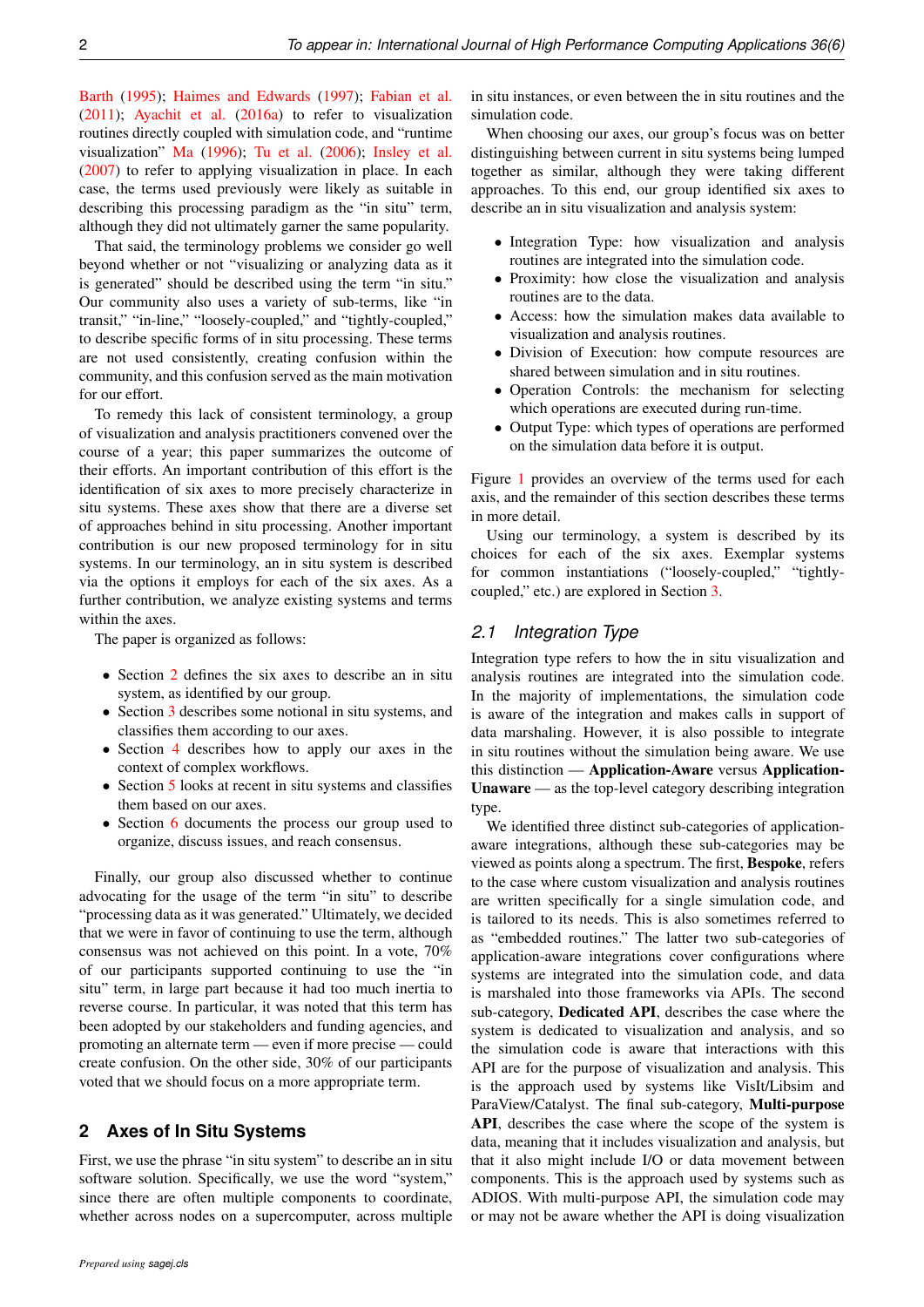<span id="page-3-0"></span>

Figure 1. The top of this diagram has our six axes for describing in situ systems. Underneath each of the six axes are its corresponding categories and sub-categories.

and analysis tasks. We still refer to this case as Application-Aware, since the simulation code is aware of the framework's API, and does data marshaling to support the framework.

We identified two sub-categories of application-unaware integration types. Interposition, the first sub-category, refers to the practice of creating a dynamically-loaded library which contains symbols known to the simulation code, and inserting this library into the place of the original library that the simulation code was expecting. For example, if a simulation code writes data using the MPI-IO library, then an interposition approach would create a new library with function names matching those of MPI-IO, would have its implementations of those functions perform in situ processing, and would swap the new library in for the MPI-IO library at runtime. Note that, although both this example and the example for Multi-purpose API, focused on I/O, the key distinction for the Interposition approach is that a library interface is used for something other than its original intent. Inspection, the second sub-category, refers to the practice of inspecting memory to infer patterns in data layout and automatically adding in situ processing. Inspectionbased in situ relies on system facilities used by tools such as debuggers and profilers. Finally, the application-unaware approach is relatively new for in situ processing, and new sub-categories may need to be added as this approach evolves.

There are three main considerations motivating the five categories of integration type. One is the effort to integrate the in situ routines into the simulation code (referred to here as "simulation code effort"). Another is the effort to develop the in situ system (referred to here as "in situ system effort"). The final consideration is the reusability of the in situ system across multiple simulation codes. These last two considerations are related, as increasing reusability likely increases in situ system effort. Bespoke approaches often require minimal simulation code effort (since they are

tailored to the simulation code) and in situ system effort (since the approach often requires a trivial system), but its reusability is often highly limited. Dedicated API and Multipurpose API require much more simulation code effort and in situ system effort, but often have higher reusability. The application-unaware categories may require the highest in situ system effort, but they require no simulation code effort (by definition), and the reuse possibilities are high.

#### *2.2 Proximity*

The Proximity axis characterizes the cost to access data. This cost could be in time (how fast can we access data?) or in energy (how much energy is required to access data?).

When considering proximity, it is important to consider the path from where the data resides to where it should be processed. That said, there are myriad possible configurations this path can take. As such, we view this axis as a continuous spectrum, not a discrete one with a fixed number of choices. This is particularly true given innovations in architecture, as any attempt to enumerate all options would likely become stale quickly.

We divide the spectrum of options for proximity into three broad categories:

- On Node
- Off Node, Same Computing Resource
- Distinct Computing Resource

With On Node access, the memory hierarchy forms the basic model. The closest access occurs when visualization or analysis algorithms are applied to data that is in the memory data registers, followed by options such as L1-cache, L2 cache, L3-cache, and random-access memory. Beyond this are options such as NUMA accesses to memory on other sockets, non-volatile memory on node, and local disks. Placement for each of these options onto a spectrum requires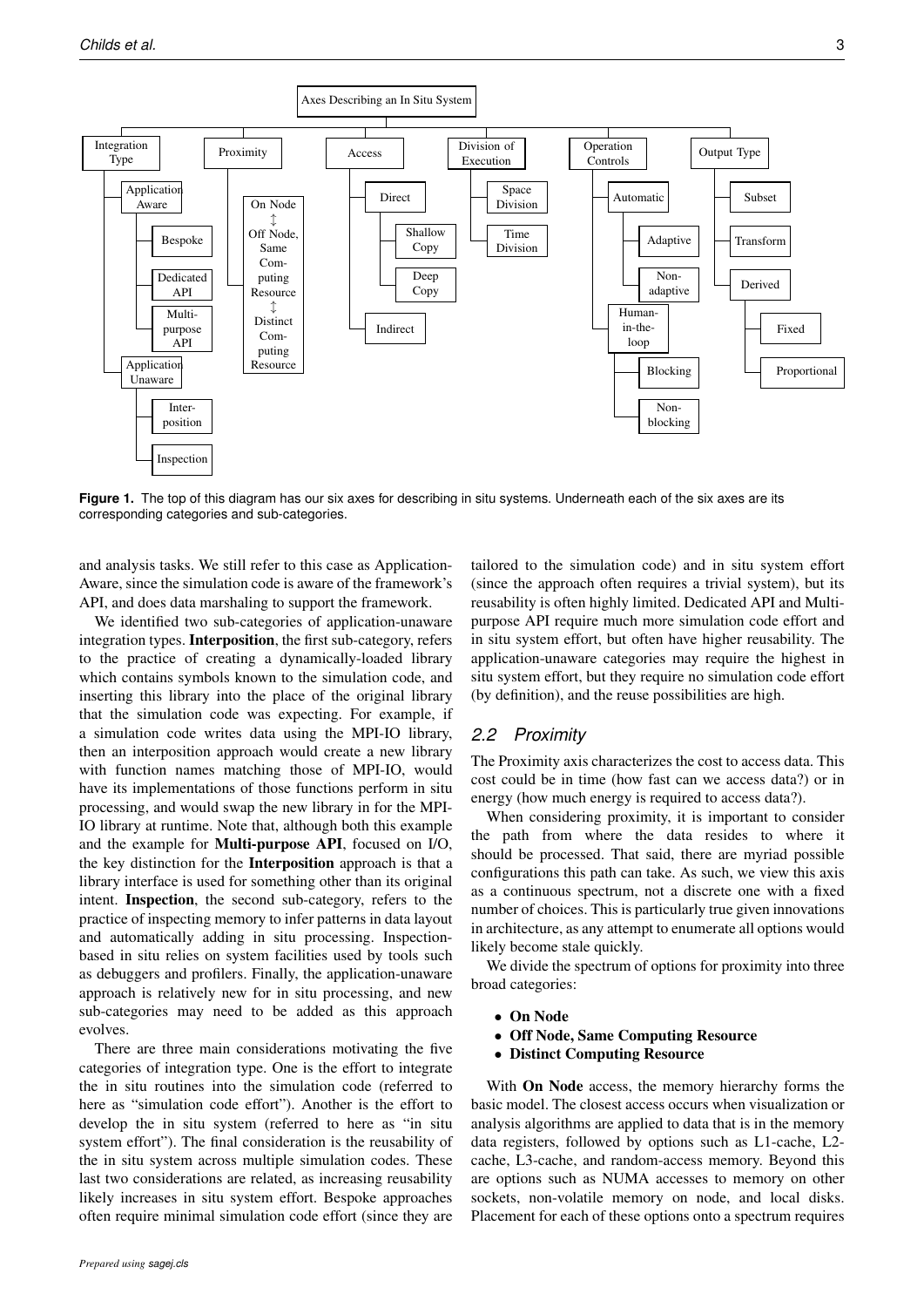understanding of latency and bandwidth, and may vary based on architecture, especially as hardware components improve over time (e.g., NVLink).

With Off Node, Same Computing Resource, there are fewer options: traveling one switch between nodes, two switches, etc. Of course, there still may be costs within a node, i.e., costs from pulling data from NVRAM on a node to send it over the network to another node, which then places it in an accelerator's memory. In these cases, all costs incurred along the path from where the data originally resides to location where it is processed should be considered.

While Distinct Computing Resources strains the usage of the term "in situ," it fits within our terminology since we define in situ processing as processing data as it is generated. As an example, consider when data is streamed (maybe in a reduced form) from a simulation's source to scientists in remote locations, who can then explore the data using local resources. We call this "in situ," since the data is being processed while it is generated, but clearly it is not "in place." Further, it is worth noting that a recent Department of Energy workshop on workflows [Deelman et al.](#page-10-6) [\(2015\)](#page-10-6) made a different decision, and decided this use case should not be called in situ processing.

#### *2.3 Access*

Access refers to how the simulation makes data available to visualization and analysis routines. We consider this axis from the perspective of logical memory spaces by considering virtual addresses, the axis generalizes to a variety of memory models. The main options for access are Direct access (where the in situ routines share the same logical memory space as the simulation code) and Indirect access (where in situ routines run in a distinct logical memory space from the simulation code). Sometimes Access is conflated with Proximity, because Direct Access often occurs with On Node Proximity and Indirect Access often occurs with Off Node Proximity. However, these axes can pair oppositely. For example:

- Direct Access and Off Node Proximity pair when a simulation code exposes data via remote direct memory access (RDMA) or a partitioned global address space (PGAS).
- Indirect Access and On Node Proximity pair when the simulation code and in situ routines run as separate processes (to minimize integration effort) and exchanged data via the network or a local filesystem.

Within Direct Access, we distinguish between Deep Copy and Shallow Copy implementations. With Deep Copy implementations, in situ routines make a copy of their input data from the simulation. One reason for using Deep Copy is because the routines use a fixed data structure, and this data structure does not match the simulation code, for example because the simulation stores data in columnmajor order and the in situ routine assumes row-major order. This approach is expedient for software development, but suboptimal in terms of resources, specifically using extra memory and taking extra time to copy data. Another motivation for the Deep Copy approach is to prevent stalling the simulation  $-$  if the in situ routine makes a copy, then the simulation is free to proceed even if the in situ routine

is not finished. Shallow Copy implementations, on the other hand, adapt their data structures to those of the simulation code. SCIRun [Johnson et al.](#page-11-3) [\(2000\)](#page-11-3) did this by using a templated approach and adapting to the simulation code at compile time. EAVL [Meredith et al.](#page-11-4) [\(2012\)](#page-11-4) did this through a data representation that contained other arrays, including arrays from simulation data, and then accessing data via a layer of indirection. VTK [Schroeder et al.](#page-11-5) [\(2004\)](#page-11-5) takes a similar approach to EAVL, although it handles variation in data layout via virtual functions.

Both Direct Access and Indirect Access must deal with data synchronization, as data should neither be consumed nor overwritten too early. For the Direct Access case, this can be achieved using standard synchronization methods, e.g., mutexes. For the Indirect Access case, this can be achieved via a communication protocol between simulation code and in situ system. There are several options for dealing with a simulation producing data faster than the in situ system can handle. These include: stalling the simulation until new data can be taken on; buffering raw data, which will, however, drive up memory consumption; and aborting the in situ routine and restarting it on the new data.

#### *2.4 Division of Execution*

Division of Execution refers to how compute resources are shared between simulation and in situ routines. The two categories within Division of Execution are:

- Space Division. The simulation and in situ routines are mapped to disjoint physical compute resources. That is, a subset of the compute resources is exclusively dedicated to in situ routines.
- Time Division. The simulation and in situ routines are both mapped to the same physical compute resources. Some (or all) of the compute resources alternate between advancing the simulation and visualization and analysis. That is, no compute resources are exclusive to in situ routines.

The execution time and memory usage required by in situ routines are generally less than those needed by the simulation, often by a significant amount. Regardless, division of execution between simulation code and in situ system is a critical issue for the efficiency of the overall system — allocating insufficient resources or insufficient duration to an in situ system can slow down the simulation code. That said, it is sometimes difficult to assess the necessary computational resources and duration for an in situ system to complete its tasks, since factors such as algorithm scalability, computational bottlenecks, and sensitivities to data layouts have large impacts on performance. Fortunately, the division need not be fixed, as the simulation can choose to adapt resource usage with many combinations of integration type, proximity, and access. Indeed, current research seeks to enable co-scheduling, i.e., dynamic management of system resources at the runtime-system-level [Pebay et al.](#page-11-6) [\(2016\)](#page-11-6); [Peterson et al.](#page-11-7) [\(2015\)](#page-11-7); [Kale and Krishnan](#page-11-8) [\(1993\)](#page-11-8), which removes the complexity of dynamic resource management from the application developer altogether.

Each division strategy has potential benefits and pitfalls, with manifestations varying across in situ configurations. Space Division facilitates both the efficient execution of the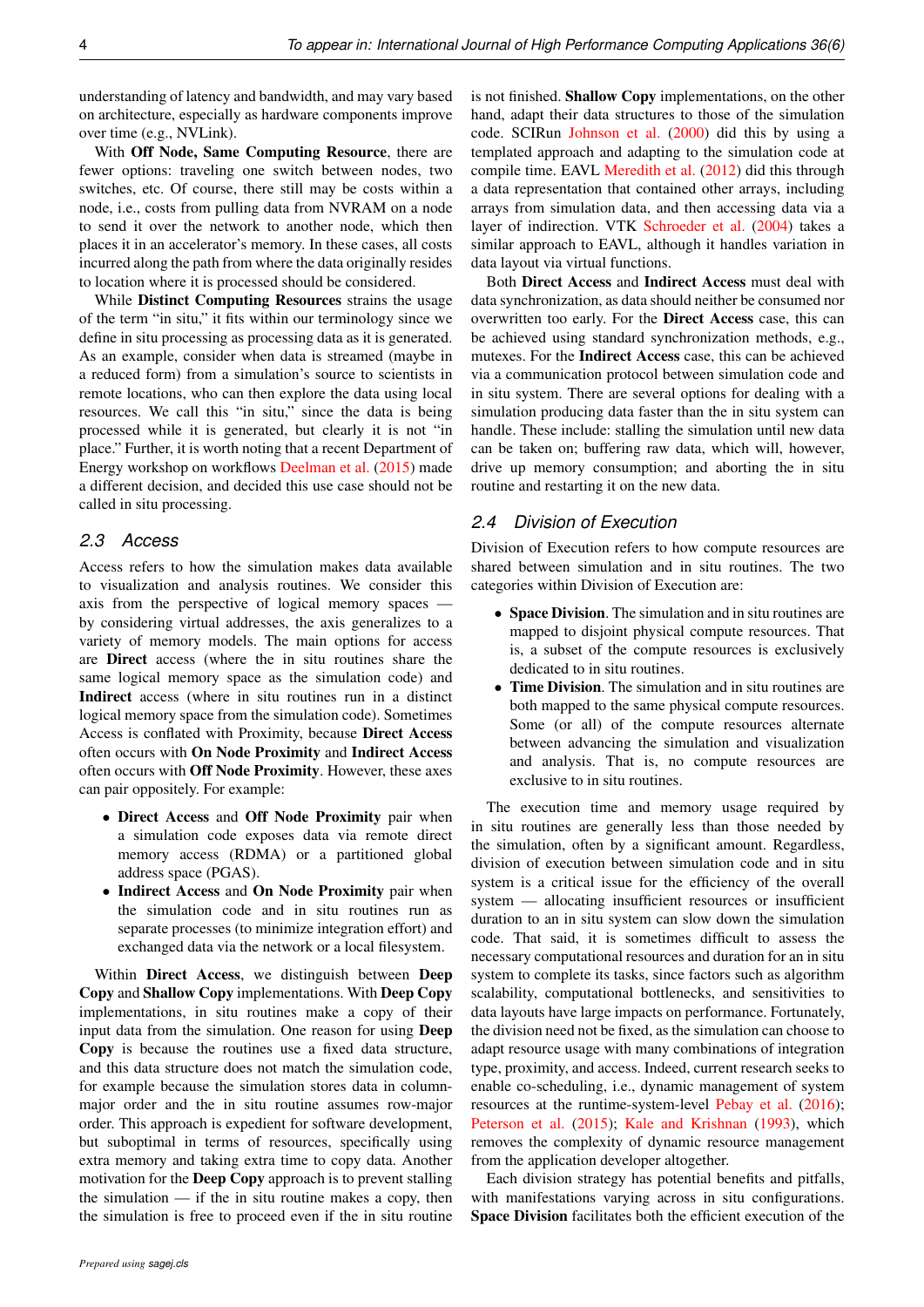simulation as well as the appropriation of an ideal set of resources to in situ routines. However, variations in the scales and runtimes of the routines could lead to under-utilized or oversubscribed subsets of resources. Managing this synchronization as well as possibly necessary data transfers may require significant additional infrastructure. Time Division requires substantially less (or no) synchronization and data transfer efforts. However, while in situ routines are frequently I/O bound in many instances, optimal efficiency is contingent upon data partitioning. For instance, the parallel scaling of visualization algorithms relies on infrastructure which can be sensitive to the size and shape of data domains, for example ghost data generation. The domain decomposition native to a simulation is sometimes unfavorable for analysis and visualization, an issue more easily addressable with post processing or Space Division. Both Space Division and Time Division can have significant cost if done poorly: Space Division can possibly block the simulation if there are not enough resources to keep up, while Time Division, when visualization or analysis routines run slowly, prevents the compute resources from being returned to the simulation.

#### *2.5 Operation Controls*

Operation Controls describes the mechanism for selecting which operations are executed during run-time. We identify two major categories within operation controls — Automatic and Human-in-the-Loop — both of which have sub-categories.

With Automatic Operation Controls, users select which operations to perform in advance of the calculation, and there is no human-in-the-loop during the simulation's execution. Within this category, we have identified two sub-categories. With the Adaptive sub-category, the in situ routines can adapt which operations are performed as the simulation executes. As an example, some key criteria may trigger the execution of some routines that were not executed otherwise. With the **Non-adaptive** sub-category, the in situ routines are static.

With Human-in-the-Loop Operation Controls, stakeholders modify which visualization and analysis routines are executed in situ. With the Blocking sub-category, the simulation can pause when waiting for guidance from a stakeholder. With the Non-blocking sub-category, the simulation will not pause to wait for input from a stakeholder.

## *2.6 Output Type*

Output Type describes which operations the in situ system performs on the simulation data before it is output (meaning either stored or sent to another in situ sub-system). While a system can be described without understanding its output, our group felt that this was a worthy inclusion regardless this category speaks to output size, which is an important consideration. We identify three major categories for output type: Subset, Transform, and Derived.

Subset refers to operations where a subset of the data is selected, and the rest is discarded. Examples include subsampling (e.g., coarse versions of the data), focusing on regions of interest, or extracting portions with a certain property, as with query-driven visualization [Stockinger et al.](#page-11-9)

[\(2005\)](#page-11-9) or as with topologies queries [Heine et al.](#page-10-7) [\(2016\)](#page-10-7) (e.g., N largest connected components).

Transform refers to operations that are performed on each element of the data. Our notion of Transform does not include reduction, meaning that we expect the data sets created by the transformation process are the same scale as the input data. Wavelet transformations would be an example of a transform that may be applied in situ.

Derived refers to operations that generate new data of a different nature than the input. Within the Derived category, we consider two sub-types: Fixed and Proportional. Products of Fixed operations are independent of the input size. Examples include statistical summarizations, like with [Ye et al.](#page-12-0) [\(2016\)](#page-12-0), and rendered images (when the image size is fixed). Products of Proportional operations vary based on input size. Examples include isosurfaces, indexing, intermediate visualization representations, and topological analysis. Proportional operations imply that the amount of data saved varies with the input data size, but some operations' proportion are data dependent while others are not. For example, the amount of data to save when isosurfacing depends on both the input data and the isovalue, but the amount of data to save when subsampling is not data dependent.

Some operations can be used in either Fixed or Proportional approaches. For example, Lagrangian basis flow extraction [Agranovsky et al.](#page-10-8) [\(2014\)](#page-10-8) can output a fixed size (and potentially miss information about the vector field) or a proportional size (and thus be more likely to capture information about the vector field).

Finally, the value for Output Type for an in situ routine can be more than a single entry. For example, wavelet compression can be accomplished by first doing a wavelet transform, and then discarding the least important coefficients. This would be categorized as Transform — Subset, which indicated that the data is transformed before being reduced by a subset operation. Finally, some large, dedicated in situ systems offer many simultaneous output types, and may need multiple descriptions to describe those outputs.

# <span id="page-5-0"></span>**3 Classifying Notional In Situ System Examples**

In this section, we describe three notional systems, and classify them according to our axes. Also, note that the terms used in the subsection headings (tightly-coupled, looselycoupled, hybrid in situ) are ambiguous and can have multiple interpretations, although we believe the examples specified fall within most accepted definitions.

### *3.1 Example 1: Tightly-Coupled System*

Consider the following system: A simulation code links an in situ library into its code. When the simulation code calls a function in the in situ API, it both specifies the operations to perform and sends data to operate on. The simulation code's usage of the API is static; the simulation code compiles against the API, and the same function is called at a regular interval. When the simulation code invokes the in situ function, the in situ library immediately executes its operations on the same hardware, first transforming it to its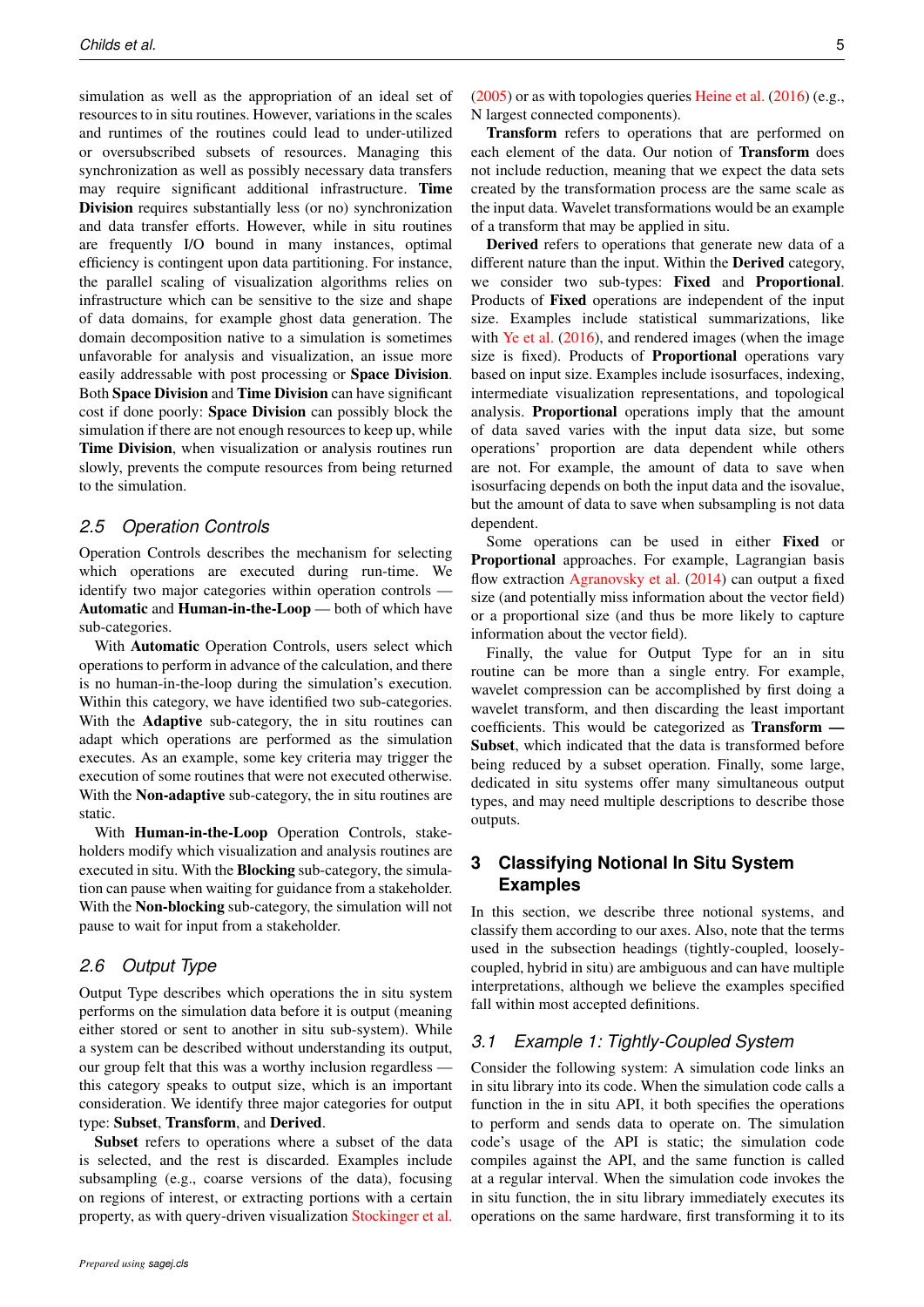own data model, then applying the specified operations, and finally creating images that are saved to disk. The function then returns and the simulation code resumes execution.

In our terminology, this would be classified as:

- Integration Type: Dedicated API
- Proximity: On Node
- Access: Direct: Deep Copy
- Division of Execution: Time Division
- Operation Controls: Automatic: Non-adaptive
- Output Type: Derived: Fixed

#### *3.2 Example 2: Loosely-Coupled System*

Consider the following system: A simulation code links in an API for data management. When the simulation code calls functions in the in situ API, it believes it is doing I/O operations. However, the in situ library instead sends data to remote nodes which are dedicated to visualization and analysis. A user is running a visualization and analysis tool on these remote nodes, interacting with the data as it comes over the network. When a new time slice comes over the network, the data the user was looking at is flushed and replaced with the new data.

In our terminology, this would be classified as:

- Integration Type: Multi-purpose API
- Proximity: Off Node
- Access: Indirect
- Division of Execution: Space Division
- Operation Controls: Human-in-the-loop: Nonblocking
- Output Type: Derived: Fixed

### *3.3 Example 3: Hybrid In Situ System*

Consider the following system whose sole purpose is to render isosurfaces. In this system, the desired isovalues result in a sparse isosurface (i.e., few triangles compared to the number of cells), so, when data is produced, an isosurfacing routine is immediately applied. This routine was written specifically to work on data from this simulation code. The resulting triangles are sent over the network to dedicated visualization nodes, using a data transfer library. There, separate visualization software renders the data. Since the location of the isosurface varies, the software evaluates the data set and determines the best camera angles to capture the data. It saves the resulting images to disk.

In this case, this system is actually two distinct subsystems operating in tandem. We classify the sub-systems separately. More discussion of this topic is in the next section (In Situ Workflows).

- Sub-system #1
	- Integration Type: Bespoke
	- Proximity: On Node
	- Access: Direct: Shallow Copy
	- Division of Execution: Time Division
	- Operation Controls: Automatic: Non-adaptive
	- Output Type: Derived: Proportional
- Sub-system #2

– Integration Type: Multi-purpose API

- Proximity: Off Node
- Access: Indirect
- Division of Execution: Space Division
- Operation Controls: Automatic: Adaptive
- Output Type: Derived: Fixed

#### <span id="page-6-0"></span>**4 In Situ Workflows**

In situ systems sometimes operate in a form where there are multiple, distinct sub-systems, which operate in a workflowlike fashion. That is, sub-system "A" will transform data and transport it to sub-system "B," sub-system "B" will transform data and transport it to sub-system "C," and so on. Of course, the flow of data does not need to be sequential from "A" to "B" to "C," but instead can flow in arbitrary ways, including forming cycles, acting as a source for multiple sub-systems, accepting input from multiple sources, etc. In some cases, "A," "B," etc., are the same program, but this program was invoked in a way that causes it to function differently. In other cases, the sub-systems are distinct programs, but those programs come from the same source code repository, and are branded under the same product name. In still other cases, the sub-systems are truly distinct pieces of software.

For our categorization, we classify each sub-system in the workflow separately (as seen in Example 3). That said, many workflows contain sub-systems that do not relate to visualization and analysis; when classifying an in situ system, we recommend only including sub-systems that do visualization and analysis operations in a categorization. Finally, note that if the sub-systems have non-sequential flow (i.e., splitting output, cycles, etc.), then the classifications listing for each sub-system would need to be augmented with a graph that captures the respective inputs and outputs of each sub-system.

## <span id="page-6-1"></span>**5 Surveying Existing In Situ Systems**

In this section, we consider 15 existing in situ systems. The systems we surveyed were the ones suggested by our coauthors; we believe the resulting list is representative, but not exhaustive. Table [1](#page-9-0) summarizes these in situ systems based on our axes to describe an in situ system.

We divide our treatment into three sections. Seven of the fifteen systems do exclusively Time Division with On Node proximity; these are discussed in Section [5.1.](#page-6-2) Six of the fifteen systems allow for choice with respect to Division of Execution (i.e., both Time Division and Space Division) and Proximity (i.e., ranging from On Node to Off Node, with a few also supporting **Distinct Computing Resources**); these are discussed in Section [5.2.](#page-7-0) Finally, the remaining two systems made specific choices for Division of Execution and Proximity that were different than those of Section [5.1;](#page-6-2) these are discussed in Section [5.3.](#page-8-1)

#### <span id="page-6-2"></span>*5.1 Time Division and On Node Proximity*

The seven systems in this section all use **Time Division** and On Node proximity. This means they all use a model where the simulation advances, then pauses and hands control to the in situ system which completes its operations, hands control back, and so on. The seven systems are: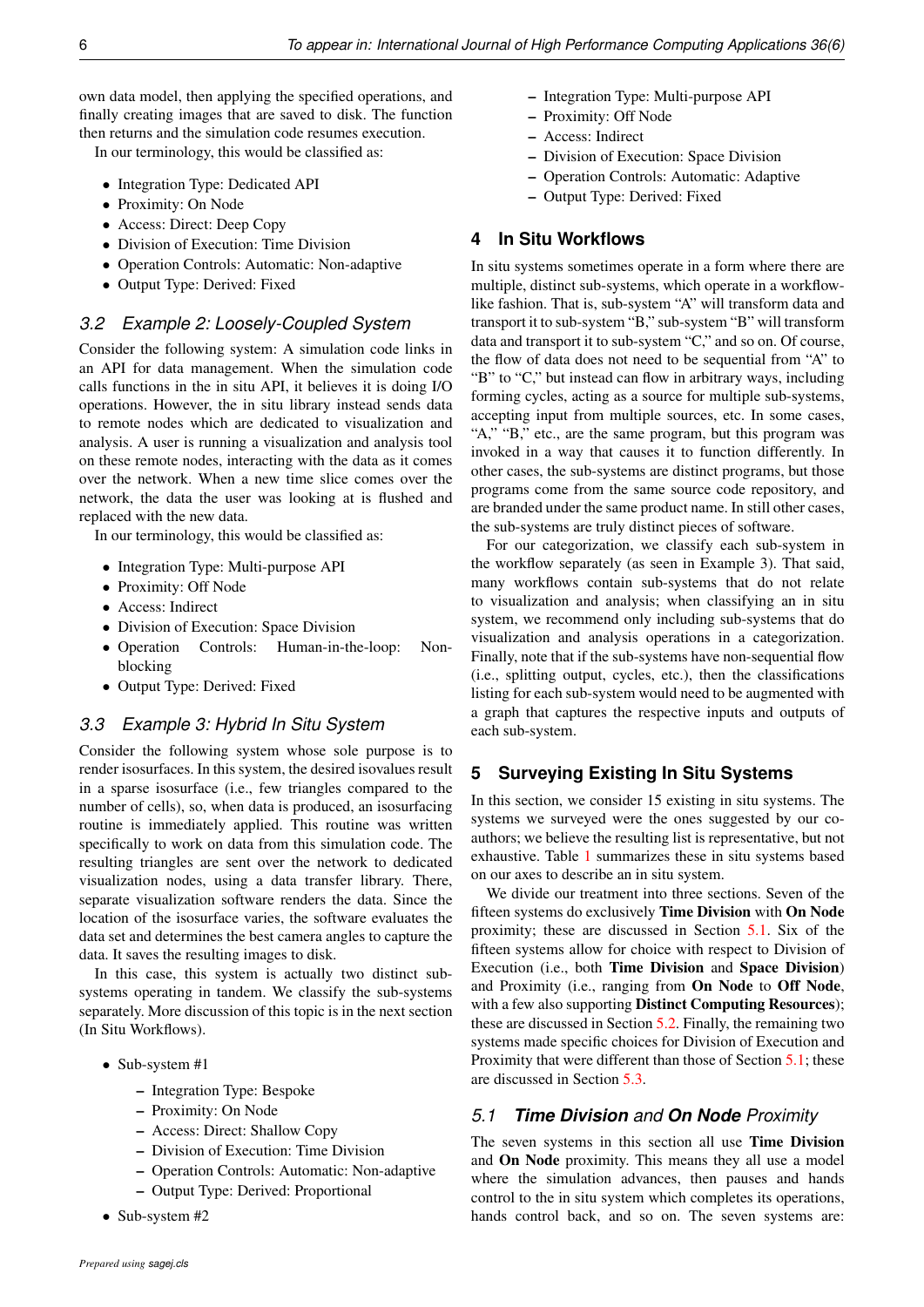Ascent, Freeprocessing, ParaView/Catalyst, SCIRun, QIso, VisIt/Libsim, and XImage.

Four of the systems (ParaView/Catalyst, SCIRun, VisIt/Libsim, and XImage) use Dedicated API — when simulation codes connect to these systems, it is known to be for the purpose of visualization and analysis tasks. Some other noteworthy aspects of these in situ systems:

- Libsim [Whitlock et al.](#page-12-1) [\(2011\)](#page-12-1) and Catalyst [Bauer](#page-10-9) [et al.](#page-10-9) [\(2015\)](#page-10-9); [Fabian et al.](#page-10-4) [\(2011\)](#page-10-4) are in situ libraries that deliver the capabilities of VisIt [Childs et al.](#page-10-10) [\(2012\)](#page-10-10) and ParaView [Ayachit](#page-10-11) [\(2015\)](#page-10-11), respectively. In both cases, a post hoc tool began around the year 2000, became popular, and was then reworked to have an in situ form during the ensuing decade. Both libraries support shallow-copying of simulation data arrays that conform to the contiguous memory layout used natively by the VTK library. For other memory layouts, shallow copy support is possible via subclassing of VTK's data array modules. In both cases, users can provide scripts prior to runtime that control visualization and analysis (Automatic: Non-Adaptive) or allow users to control the visualization directly (Human-in-the-loop: Blocking). Finally, in conjunction with other technologies, such as ADIOS, these tools can be used to perform (Human-in-theloop: Non-blocking) by using separate, dedicated visualization resources.
- SCIRun [Parker and Johnson](#page-11-10) [\(1995\)](#page-11-10); Knežević et al. [\(2012\)](#page-11-11); [Parker et al.](#page-11-12) [\(1997b,](#page-11-12)[a\)](#page-11-13) is different than Catalyst and Libsim — it is not delivering a post hoc tool, but rather was designed with in situ in mind from the beginning. Overall, SCIRun is a scientific programming environment designed for interactive construction, debugging, and steering of large-scale scientific computations. It is a framework in which large scale computer simulations can be composed, executed, controlled and tuned interactively. It depends on a data flow design where users can design and modify simulations interactively via a dataflow programming model, and this design allows for easy extensibility of new modules. An especially interesting design choice for SCIRun was the decision to incorporate templates with its data model. This allowed SCIRun to adapt its data model at compile-time to minimize memory footprint, achieving Shallow Copy at a higher rate than other systems.
- XImage [Ye et al.](#page-12-2) [\(2018\)](#page-12-2) is an in situ library committed to Fixed output type. It produces only images, although these images are "explorable," meaning that each produced image is a meta-image that can produce additional images [Tikhonova et al.](#page-11-14) [\(2010a\)](#page-11-14). It currently supports volume rendering [Tikhonova et al.](#page-11-15) [\(2010b\)](#page-11-15) and pathtube visualization [Ye et al.](#page-12-3) [\(2013\)](#page-12-3).

The remaining three systems have different choices for integration type. They are:

• Ascent [Larsen et al.](#page-11-16) [\(2017\)](#page-11-16) uses a Multi-purpose API, and simulation codes can use Ascent to perform their I/O, as well as visualization and analysis. Ascent uses VTK-m [Moreland et al.](#page-11-17) [\(2016\)](#page-11-17), which adapts its data model to match simulation code layout, enabling Shallow Copy in many instances. Ascent also has invested in Automatic: Adaptive workflows, and has an extensive system for triggers, which can be customized by users [Larsen et al.](#page-11-18) [\(2018\)](#page-11-18). Finally, Ascent can incorporate Jupyter notebooks to achieve Human-in-the-loop: Blocking [Ibrahim et al.](#page-10-12) [\(2019\)](#page-10-12).

- Freeprocessing [Fogal et al.](#page-10-13) [\(2014\)](#page-10-13) is one of the few systems we consider that uses Interposition. Its focus has been on ease of use and programmability, and works via a symbiont that uses binary instrumentation. The data that it extracts can then be forwarded to custom visualization routines, or to existing visualization tools (which would share the same resources).
- QIso [Ziegeler et al.](#page-12-4) [\(2015\)](#page-12-4) is one of only two Bespoke examples we consider. The library is dedicated to generating and rendering isosurfaces in MPI-based simulations. It uses the Marching Cubes algorithm [Lorensen and Cline](#page-11-19) [\(1987\)](#page-11-19) on structured grids obtained directly from a simulation's arrays, renders to an off-screen framebuffer, and parallelcomposites the result via MPI to a single image. A library like this is powerful since it has minimal dependencies and is simple to incorporate.

# <span id="page-7-0"></span>*5.2 Choice in Division of Execution and Proximity*

The six systems in this section — ADIOS, Damaris, DataSpaces, GLEAN, libIS, and SENSEI — all provide options with respect to Division of Execution and Proximity. In particular, each of these systems can execute like those from Section [5.1.](#page-6-2) However, they can also operate in other ways, for example running visualization/analysis alongside the simulation on the same node, or sending data to distinct nodes. A popular Off Node form is "data staging" [Oldfield](#page-11-20) [et al.](#page-11-20) [\(1998\)](#page-11-20), where data is moved from the simulation nodes to a smaller pool of visualization/analysis/I/O nodes, where data can be aggregated, processed, indexed, and filtered. This sometimes has cost benefits for in situ visualization and analysis [Kress et al.](#page-11-21) [\(2019\)](#page-11-21), but is regularly helpful for I/O, since dramatic reductions can be achieved in the total data volume to store.

ADIOS and GLEAN both use Multi-Purpose APIs, although GLEAN also can use an Interposition approach. Some other noteworthy aspects of these systems:

• ADIOS, short for the Adaptable I/O System (ADIOS) [Liu et al.](#page-11-22) [\(2014\)](#page-11-22), has a strong focus on I/O (in addition to visualization and analysis), and has been able to demonstrate strong I/O throughput for simulations. The ADIOS API allows writing to storage arrays and integrating with other workflow or data analytics systems without detailed knowledge of the underlying software and hardware stack (Multi-Purpose API). This API allows users to combine data storage, data staging, data compression, and/or data reduction. Noteworthy products integrated into ADIOS include ZFP [Lindstrom](#page-11-23) [\(2014\)](#page-11-23), SZ [Di and](#page-10-14) [Cappello](#page-10-14) [\(2016\)](#page-10-14) and BZip2 for data compression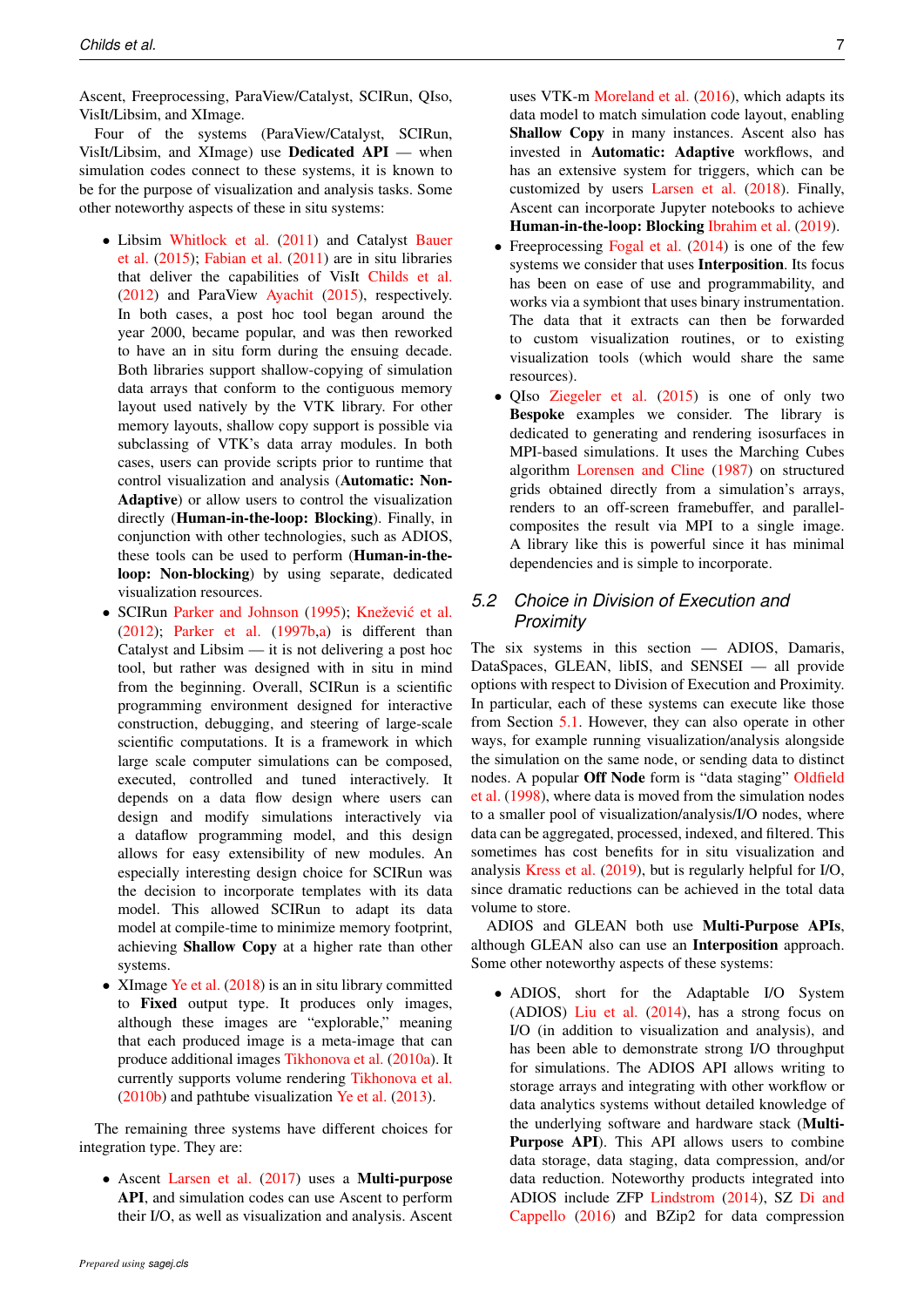and I/O, ICEE [Choi et al.](#page-10-15) [\(2013\)](#page-10-15), FlexPath [Dayal](#page-10-16) [et al.](#page-10-16) [\(2014\)](#page-10-16), and DataSpaces [Docan et al.](#page-10-17) [\(2012\)](#page-10-17) for data staging, and ParaView, VisIt, and Ascent for visualization and analysis.

• GLEAN [Vishwanath et al.](#page-12-5) [\(2011\)](#page-12-5) has a focus on taking application, analysis, and system characteristics into account to facilitate simulation-time data analysis and I/O acceleration. In other words, its focus is on being able to provide the least cost to carry out an operation. Another important focus for GLEAN is to provide an interface for in situ analysis with zero or minimal modifications to the existing application code base. It achieves non-intrusive integration by embedding in higher-level I/O libraries such as PnetCDF and HDF5 (Interposition).

Damaris and SENSEI both use Dedicated APIs, and both have the potential to share the same memory space with the simulation (i.e., Direct access in addition to Indirect access):

- Damaris [Dorier et al.](#page-10-18) [\(2016\)](#page-10-18) began as middleware for I/O operations, and has increasingly added support for visualization, first with VisIt, then with Catalyst. Damaris operates with an XML-based system, which was first used to allow users to describe the data semantics to the backend I/O libraries, and subsequently used to control in situ visualization with VisIt. Finally, Damaris started with a focus on On Node, and then added an Off Node option after its initial deployment.
- SENSEI [Ayachit et al.](#page-10-19) [\(2016b\)](#page-10-19) provides a generic API for in situ processing in order to enable a "writeonce, run-anywhere" environment. One advantage from their approach is proximity portability, i.e., runtime selection between running On Node or Off Node. Another advantage is tool portability, i.e., runtime selection between in situ technologies, such as Libsim, Catalyst, and Ascent, as well as by enabling use of custom user-written methods, such as parallel Python scripts. Further, SENSEI enable interoperability between the tools they integrate.

The OSPRay libIS library [Usher et al.](#page-12-6) [\(2018\)](#page-12-6) can do both Space Division and Time Division, but it focuses solely on Indirect access. libIS exposes a Dedicated API to the simulation, which it uses to listen for visualization clients, and send data to these clients. Clients can connect and disconnect to the simulation as needed, and, once connected, request to receive data for the current time step.

Finally, while data staging was mentioned at the beginning of this section and again in the ADIOS section, we briefly focus on one data staging technology, DataSpaces [Docan](#page-10-17) [et al.](#page-10-17) [\(2012\)](#page-10-17), as an example system. DataSpaces is a programming system that provides data exchange services to support extreme-scale in situ workflows. It can be accessed by many components and services in a workflow; components/services can dynamically connect to it and use it to coordinate their execution and to support dynamic and asynchronous interactions and data exchange among them. It also contains features similar to some of the systems above — data querying, filtering, and data redistribution.

DataSpaces is built on an autonomic data-management layer that leverages machine learning algorithms and application hints to support application/system-aware data placement and movement [Subedi et al.](#page-11-24) [\(2018\)](#page-11-24); [Jin et al.](#page-11-25) [\(2015\)](#page-11-25), and an asynchronous, low-overhead, memory-tomemory data transport substrate based on RDMA one-sided communications.

# <span id="page-8-1"></span>*5.3 Remaining Systems*

The commercial ANSYS EnSight tool [Frank and Krogh](#page-10-20)  $(2012)$  focuses on **Space Division**. Its goal is to allow users to explore data from a currently running simulation. EnSight performs in situ analysis where new data from a running simulation is continuously discovered and loaded. They refer to this capability as "simulation monitoring." The capability is implemented via the file system — when new files are found, EnSight loads the new time steps into its set of time steps and updates its display. That said, the user can remain on the current time step or automatically jump to the latest one discovered. Although this usage pattern is performed via files on disk, we include it in the survey, since it fits our definition of "processing data as it is generated."

InSt [Malakar et al.](#page-11-26) [\(2010,](#page-11-26) [2011\)](#page-11-27) is the other Bespoke effort we consider, as it is strictly for weather applications. InSt works in two settings. First, InSt automatically detects critical weather events, such as cyclones, and refines the simulation, to ensure that the simulation progresses without stalling even with application dynamics. This is similar to SCIRun in terms of a computational steering component. Second, InSt also enables online remote visualization at the user's site, from where the user can concurrently visualize the simulation output as well as steer the simulation. This is an instance of Distinct resources, as domain scientists around the world can visualize their data as the simulation as running, and also adapt those visualizations.

# <span id="page-8-0"></span>**6 Process for In Situ Terminology Project**

This section describes the process for generating our terminology. There were four main phases to this effort: (1) form a community, (2) agree on the main axes of terminology, (3) agree on the options for each axis, and (4) document the result.

The main method of forming a community was via outreach at conferences. An open call for participation was made at a panel at the IEEE Symposium for Large Data Analysis and Visualization (LDAV) and also at a lightning talk at the Supercomputing Workshop on In Situ Analysis and Visualization (ISAV). This led to approximately thirty participants. Following this step, invitations were sent out to senior voices in the community, almost all of which were accepted.

Agreeing on the main axes of terminology and the options for each axis was primarily done by teleconference. In total, twelve conference calls were convened, featuring twenty to thirty participants each. The early teleconferences were devoted to deciding on the main concepts. This includes a deep discussion of the scope of the term "in situ" itself, and establishing that the terminology would focus on classifying a system by stating its choices for largely orthogonal axes, before specifying the axes themselves.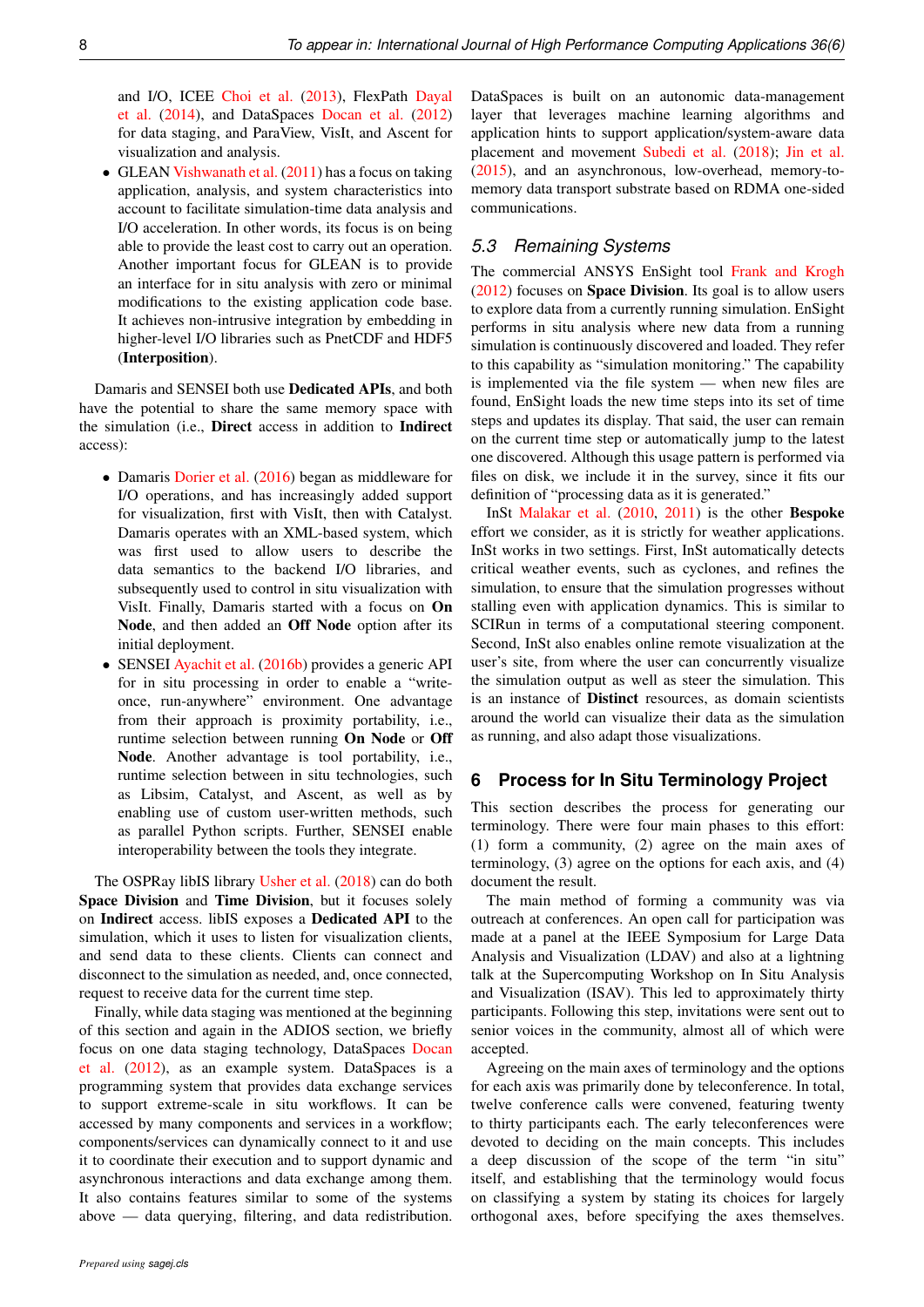| <b>Name</b>          | <b>Ref</b>                            | Integration<br><b>Type</b> | <b>Proximity</b>                  | Access                       | Division of<br><b>Execution</b> | <b>Operation Controls</b>                                                                   |
|----------------------|---------------------------------------|----------------------------|-----------------------------------|------------------------------|---------------------------------|---------------------------------------------------------------------------------------------|
| <b>ADIOS</b>         | Liu<br>al.<br>et<br>(2014)            | MP-API                     | On Node;<br>Off Node;<br>Distinct | $D-SC^*$ ;<br>Indirect       | Time;<br>Space                  | Automatic: Adaptive;<br>Automatic: Non-adaptive;<br>Human-in-the-loop: Non-Blocking         |
| <b>ANSYS EnSight</b> | Frank<br>and<br>Krogh (2012)          | Interposition              | Off Node;<br>Distinct             | Indirect                     | Space                           | Human-in-the-loop: Non-Blocking                                                             |
| Ascent               | Larsen et al.<br>(2017)               | MP-API                     | On Node                           | $D-SC;$<br>$D-DC$            | Time                            | Automatic: Non-adaptive;<br>Human-in-the-loop: Blocking                                     |
| Damaris              | Dorier et al.<br>(2016)               | D-API                      | On Node;<br>Off Node              | $D-SC;$<br>D-DC;<br>Indirect | Time;<br>Space                  | Automatic: Non-adaptive;<br>Human-in-the-loop: Blocking;<br>Human-in-the-loop: Non-Blocking |
| DataSpaces           | Docan et al.<br>(2012)                | MP-API                     | On Node;<br>Off Node              | D-DC;<br>Indirect            | Time;<br>Space                  | Automatic: Adaptive                                                                         |
| Freeprocessing       | Fogal et al.<br>(2014)                | Interposition              | On Node                           | $D-SC$                       | Time                            | Automatic: Non-adaptive                                                                     |
| <b>GLEAN</b>         | <b>Vishwanath</b><br>et al. (2011)    | MP-API;<br>Interposition   | On Node;<br>Off Node;<br>Distinct | $D-SC;$<br>D-DC;<br>Indirect | Time;<br>Space                  | Automatic: Adaptive;<br>Automatic: Non-adaptive                                             |
| InSt                 | Malakar et al.<br>(2011)              | Bespoke                    | On Node;<br>Distinct              | D-SC;<br>Indirect            | Time                            | Automatic: Non-adaptive;<br>Human-in-the-loop: Non-Blocking                                 |
| <b>OSPRay LibIS</b>  | Usher et al.<br>(2018)                | D-API                      | On Node;<br>Off Node              | Indirect                     | Time;<br>Space                  | Automatic: Adaptive;<br>Automatic: Non-adaptive;<br>Human-in-the-loop: Non-Blocking         |
| ParaView             | Ayachit<br>(2015)                     | D-API                      | On Node                           | $D-SC^*$                     | Time                            | Automatic: Non-adaptive;<br>Human-in-the-loop: Blocking;<br>Human-in-the-loop: Non-Blocking |
| QIso                 | Ziegeler et al.<br>(2015)             | Bespoke                    | On Node                           | D-SC                         | Time                            | Automatic: Non-adaptive                                                                     |
| <b>SENSEI</b>        | Ayachit et al.<br>(2016b)             | D-API                      | On Node;<br>Off Node              | $D-SC^*$ ;<br>Indirect       | Time;<br>Space                  | Automatic: Adaptive;<br>Automatic: Non-adaptive;<br>Human-in-the-loop: Non-Blocking         |
| SCIRun               | Parker and D-API<br>Johnson<br>(1995) |                            | On Node                           | D-SC;<br>D-DC                | Time                            | Automatic: Non-adaptive;<br>Human-in-the-loop: Blocking;<br>Human-in-the-loop: Non-Blocking |
| VisIt                | Childs et al.<br>(2012)               | D-API                      | On Node                           | $D-SC^*$                     | Time                            | Automatic: Non-adaptive;<br>Human-in-the-loop: Non-Blocking                                 |
| XImage               | Ye<br>et<br>al.<br>(2018)             | D-API                      | On Node                           | D-SC                         | Time                            | Automatic: Non-adaptive;<br>Human-in-the-loop: Non-Blocking                                 |
|                      |                                       |                            |                                   |                              |                                 |                                                                                             |

<span id="page-9-0"></span>**Table 1.** Categorization of various existing in situ systems with respect to terminology. Table entries are ordered alphabetically.

 $D-API = Dedicated API$ ;  $MP-API = Multi-Purpose API$ 

D-SC = Direct Integration - Shallow Copy; D-DC = Direct Integration - Deep Copy

 $* =$  does shallow copy when possible, otherwise deep copy

Subsequent teleconferences focused on specific options for each of the axes. Discussions revolved around both ideas and appropriate terminology  $-$  i.e., wording  $-$  that would convey those ideas.

Documenting the results was again done by group. Major discussion results were documented during each conference call. The lead author would review and refine these points

after the call adjourned, which yielded an initial draft of the concepts discussed. This draft was then placed on Google Drive, and each co-author reviewed the document and commented on it. Subsequent teleconference calls then explored the comments in order to resolve them. Accepted comments were addressed by assigning a lead contributor to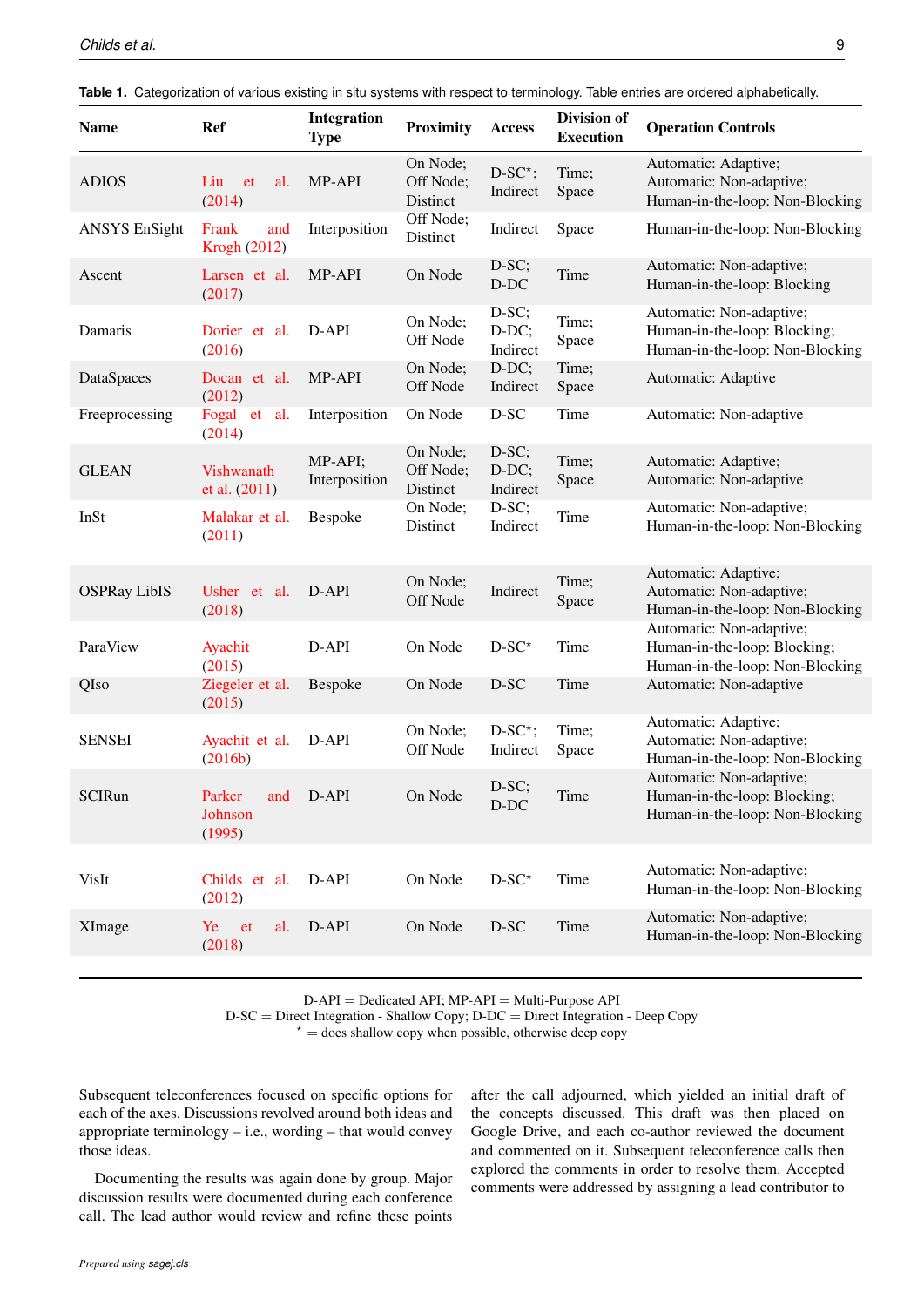fix the respective issue, and additional co-authors to review the change. Finally, all authors reviewed the final paper draft.

# **7 Conclusion**

In this paper, we have presented a holistic terminology for the design space of in situ systems. Our proposed model comprises six axes along which an in situ system can be characterized; each of these axes has multiple suboptions. The motivation for this terminology is twofold. First, it serves as a starting point for a uniformly understood vocabulary that helps to navigate the in situ design space at large. Second, and perhaps more important, it helps characterize existing and possible systems, which facilitates identifying similarities and differences, and even possibly suggests new directions.

Developing this terminology by a community-driven approach is a key contribution towards the second aspect. The diverse discussions brought in many different perspectives in the beginning. Through a series of subsequently refined drafts, these were eventually distilled into the terminology described here. This process not only ensured that diverse views have been taken into account, but also provided the end result with a solid foundation and the backing of a significant number of practitioners in this community.

Finally, this terminology should not be considered static. As new systems are developed, we encourage future researchers to introduce new options and axes as appropriate. In response, we plan to update the terminology occasionally.

#### **References**

- <span id="page-10-8"></span>Agranovsky A, Camp D, Garth C, Bethel EW, Joy KI and Childs H (2014) Improved Post Hoc Flow Analysis Via Lagrangian Representations. In: *Proceedings of the IEEE Symposium on Large Data Visualization and Analysis (LDAV)*. Paris, France, pp. 67–75.
- <span id="page-10-11"></span>Ayachit U (2015) *The ParaView Guide: A Parallel Visualization Application*. Kitware. ISBN 978-1930934306.
- <span id="page-10-5"></span>Ayachit U, Bauer A, Duque EPN, Eisenhauer G, Ferrier N, Gu J, Jansen KE, Loring B, Lukic Z, Menon S, Morozov D, O'Leary ´ P, Ranjan R, Rasquin M, Stone CP, Vishwanath V, Weber GH, Whitlock B, Wolf M, Wu KJ and Bethel EW (2016a) Performance analysis, design considerations, and applications of extreme-scale in situ infrastructures. In: *Proceedings of the International Conference for High Performance Computing, Networking, Storage and Analysis (SC16)*. pp. 79:1–79:12.
- <span id="page-10-19"></span>Ayachit U, Whitlock B, Wolf M, Loring B, Geveci B, Lonie D and Bethel E (2016b) The SENSEI Generic In Situ Interface. In: *Proceedings of the Workshop on In Situ Infrastructures for Enabling Extreme-scale Analysis and Visualization (ISAV)*. IEEE Press, pp. 40–44.
- <span id="page-10-9"></span>Bauer AC, Geveci B and Schroeder W (2015) *The ParaView Catalyst User's Guide v2.0*. Kitware, Inc.
- <span id="page-10-10"></span>Childs H, Brugger E, Whitlock B, Meredith J, Ahern S, Pugmire D, Biagas K, Miller M, Harrison C, Weber GH, Krishnan H, Fogal T, Sanderson A, Garth C, Bethel EW, Camp D, Rübel O, Durant M, Favre JM and Navratil P (2012) VisIt: An End-User ´ Tool For Visualizing and Analyzing Very Large Data. In: *High*

*Performance Visualization–Enabling Extreme-Scale Scientific Insight*. pp. 357–372.

- <span id="page-10-15"></span>Choi JY, Wu K, Wu JC, Sim A, Liu QG, Wolf M, Chang C and Klasky S (2013) Icee: Wide-area in transit data processing framework for near real-time scientific applications. In: *Workshop on Petascale (Big) Data Analytics: Challenges and Opportunities, held in conjunction with SC13*.
- <span id="page-10-16"></span>Dayal J, Bratcher D, Eisenhauer G, Schwan K, Wolf M, Zhang X, Abbasi H, Klasky S and Podhorszki N (2014) Flexpath: Type-Based Publish/Subscribe System for Large-scale Science Analytics. In: *IEEE/ACM International Symposium on Cluster, Cloud and Grid Computing*. pp. 245–255.
- <span id="page-10-6"></span>Deelman E, Peterka T et al. (2015) The Future of Scientific Workflows. Technical report, Report of the DOE NFNS/CS Scientific Workflows Workshop.
- <span id="page-10-14"></span>Di S and Cappello F (2016) Fast error-bounded lossy hpc data compression with sz. In: *IEEE International Parallel and Distributed Processing Symposium (IPDPS)*. pp. 730–739.
- <span id="page-10-17"></span>Docan C, Parashar M and Klasky S (2012) Dataspaces: an interaction and coordination framework for coupled simulation workflows. *Cluster Computing* 15(2): 163–181.
- <span id="page-10-18"></span>Dorier M, Antoniu G, Cappello F, Snir M, Sisneros R, Yildiz O, Ibrahim S, Peterka T and Orf L (2016) Damaris: Addressing Performance Variability in Data Management for Post-Petascale Simulations. *ACM Transactions on Parallel Computing (ToPC)* 3(3): 15:1–15:43.
- <span id="page-10-0"></span>Ellsworth D, Green B, Henze C, Moran P and Sandstrom T (2006) Concurrent Visualization in a Production Supercomputing Environment. *IEEE Transactions on Visualization and Computer Graphics* 12(5): 997–1004.
- <span id="page-10-4"></span>Fabian N, Moreland K, Thompson D, Bauer AC, Marion P, Geveci B, Rasquin M and Jansen KE (2011) The paraview coprocessing library: A scalable, general purpose in situ visualization library. In: *IEEE Symposium on Large Data Analysis and Visualization (LDAV)*. pp. 89–96.
- <span id="page-10-13"></span>Fogal T, Proch F, Schiewe A, Hasemann O, Kempf A and Krüger J (2014) Freeprocessing: Transparent in situ visualization via data interception. In: *Eurographics Symposium on Parallel Graphics and Visualization*. pp. 49–56.
- <span id="page-10-20"></span>Frank R and Krogh MF (2012) The EnSight Visualization Application. In: *High Performance Visualization-Enabling Extreme-Scale Scientific Insight*. pp. 429–442.
- <span id="page-10-1"></span>Haimes R (1994) pv3-a distributed system for large-scale unsteady cfd visualization. In: *32nd Aerospace Sciences Meeting and Exhibit*. p. 321.
- <span id="page-10-2"></span>Haimes R and Barth T (1995) Application of the pV3 Co-Processing Visualization Environment to 3-D Unstructured Mesh Calculations on the IBM SP2 Parallel Computer. In: *Proc. CAS Workshop*.
- <span id="page-10-3"></span>Haimes R and Edwards DE (1997) Visualization in a parallel processing environment. In: *35th Aerospace Sciences Meeting and Exhibit*. p. 348.
- <span id="page-10-7"></span>Heine C, Leitte H, Hlawitschka M, Iuricich F, De Floriani L, Scheuermann G, Hagen H and Garth C (2016) A survey of topology-based methods in visualization. *Computer Graphics Forum* 35(3): 643–667.
- <span id="page-10-12"></span>Ibrahim S, Stitt T, Larsen M and Harrison C (2019) Interactive In Situ Visualization and Analysis using Ascent and Jupyter. In: *Proceedings of the In Situ Infrastructures on Enabling Extreme-Scale Analysis and Visualization (ISAV)*. pp. 44–48.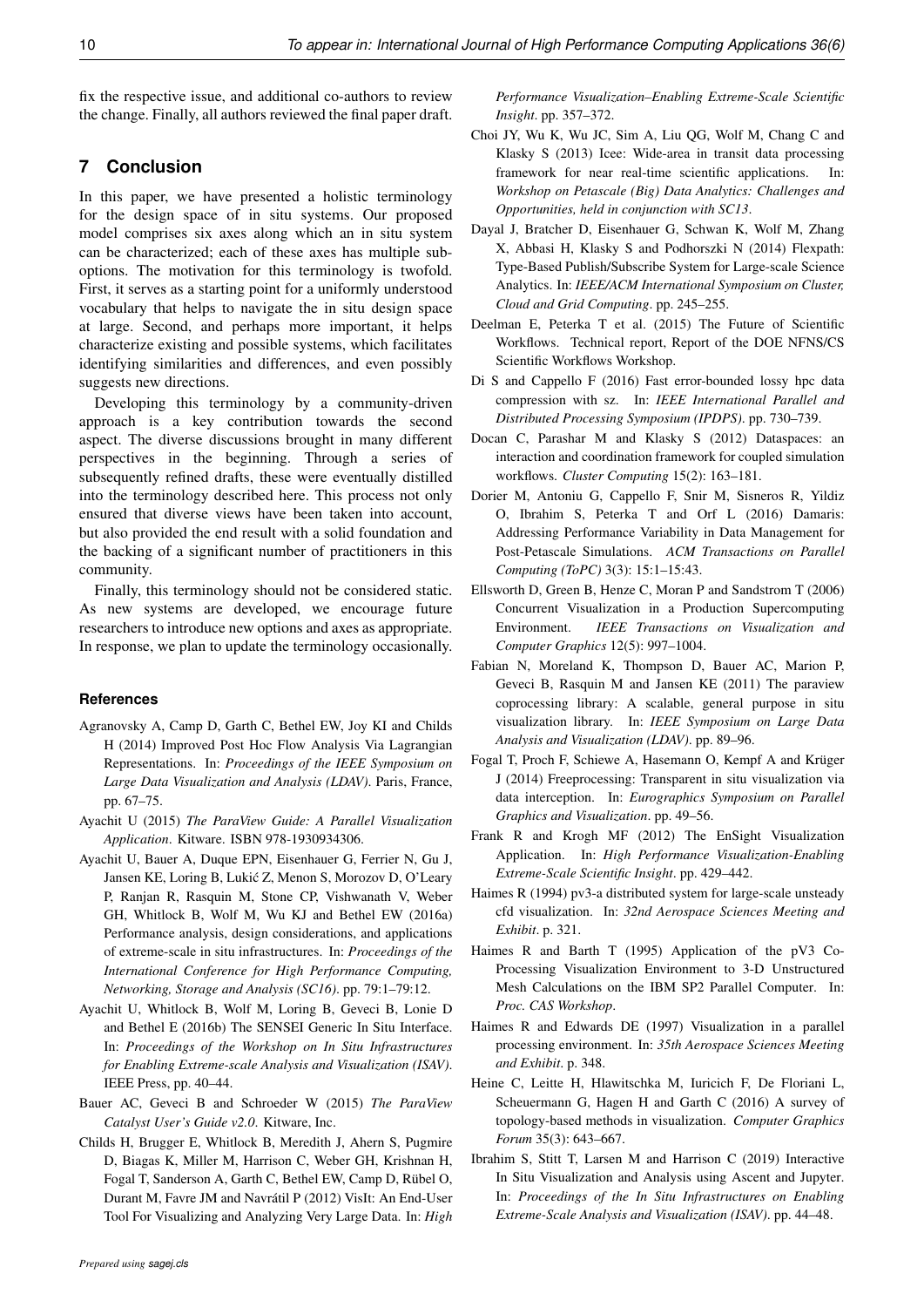- <span id="page-11-2"></span>Insley JA, Papka ME, Dong S, Karniadakis G and Karonis NT (2007) Runtime visualization of the human arterial tree. *IEEE Transactions on Visualization and Computer Graphics* 13(4): 810–821.
- <span id="page-11-25"></span>Jin T, Zhang F, Sun Q, Bui H, Romanus M, Podhorszki N, Klasky S, Kolla H, Chen J, Hager R et al. (2015) Exploring data staging across deep memory hierarchies for coupled data intensive simulation workflows. In: *Proceedings of the IEEE International Parallel and Distributed Processing Symposium (IPDPS)*. pp. 1033–1042.
- <span id="page-11-3"></span>Johnson C, Parker S and Weinstein D (2000) Large-Scale Computational Science Applications Using the SCIRun Problem Solving Environment. In: *Proceedings of the 2000 ACM/IEEE conference on Supercomputing*. URL [http://www.sci.utah.edu/publications/](http://www.sci.utah.edu/publications/crj00/super00_final.pdf) [crj00/super00\\_final.pdf](http://www.sci.utah.edu/publications/crj00/super00_final.pdf).
- <span id="page-11-8"></span>Kale LV and Krishnan S (1993) Charm++: A Portable Concurrent Object Oriented System Based On C++. In: *Proceedings of the eighth annual conference on Object-oriented programming systems, languages, and applications*. pp. 91–108.
- <span id="page-11-11"></span>Knežević J, Mundani RP, Rank E, Khan A and Johnson CR (2012) Extending the SCIRun Problem Solving Environment to Large-Scale Applications. In: *Proc. of The IADIS Applied Computing 2012*.
- <span id="page-11-21"></span>Kress J, Larsen M, Choi J, Kim M, Wolf M, Podhorszki N, Klasky S, Childs H and Pugmire D (2019) Comparing the Efficiency of In Situ Visualization Paradigms at Scale. In: *ISC High Performance*. Frankfurt, Germany, pp. 99–117.
- <span id="page-11-16"></span>Larsen M, Ahrens J, Ayachit U, Brugger E, Childs H, Geveci B and Harrison C (2017) The ALPINE In Situ Infrastructure: Ascending from the Ashes of Strawman. In: *Proceedings of the In Situ Infrastructures on Enabling Extreme-Scale Analysis and Visualization (ISAV)*. pp. 42–46.
- <span id="page-11-18"></span>Larsen M, Woods A, Marsaglia N, Biswas A, Dutta S, Harrison C and Childs H (2018) A Flexible System for In Situ Triggers. In: *Proceedings of the Workshop on In Situ Infrastructures for Enabling Extreme-Scale Analysis and Visualization (ISAV)*. pp. 1–6.
- <span id="page-11-23"></span>Lindstrom P (2014) Fixed-rate compressed floating-point arrays. *IEEE Transactions on Visualization and Computer Graphics* 20(12): 2674–2683.
- <span id="page-11-22"></span>Liu Q, Logan J, Tian Y, Abbasi H, Podhorszki N, Choi JY, Klasky S, Tchoua R, Lofstead J, Oldfield R et al. (2014) Hello ADIOS: the challenges and lessons of developing leadership class I/O frameworks. *Concurrency and Computation: Practice and Experience* 26(7): 1453–1473.
- <span id="page-11-19"></span>Lorensen WE and Cline HE (1987) Marching cubes: A high resolution 3d surface construction algorithm. *ACM siggraph computer graphics* 21(4): 163–169.
- <span id="page-11-0"></span>Ma KL (1996) Runtime volume visualization for parallel CFD. In: *Parallel Computational Fluid Dynamics*. Elsevier, pp. 307– 314.
- <span id="page-11-26"></span>Malakar P, Natarajan V and Vadhiyar SS (2010) An adaptive framework for simulation and online remote visualization of critical climate applications in resource-constrained environments. In: *Conference on High Performance Computing Networking, Storage and Analysis (SC)*.
- <span id="page-11-27"></span>Malakar P, Natarajan V and Vadhiyar SS (2011) Inst: An integrated steering framework for critical weather applications. In: *Proceedings of the International Conference on Computational*

*Science, ICCS 2011*. pp. 116–125.

- <span id="page-11-4"></span>Meredith JS, Ahern S, Pugmire D and Sisneros R (2012) EAVL: the extreme-scale analysis and visualization library. In: *Eurographics Symposium on Parallel Graphics and Visualization*. pp. 21–30.
- <span id="page-11-17"></span>Moreland K, Sewell C, Usher W, Lo L, Meredith J, Pugmire D, Kress J, Schroots H, Ma KL, Childs H, Larsen M, Chen CM, Maynard R and Geveci B (2016) VTK-m: Accelerating the Visualization Toolkit for Massively Threaded Architectures. *IEEE Computer Graphics and Applications (CG&A)* 36(3): 48–58.
- <span id="page-11-20"></span>Oldfield RA, Womble DE and Ober CC (1998) Efficient parallel I/O in seismic imaging. *The International Journal of High Performance Computing Applications* 12(3): 333–344.
- <span id="page-11-13"></span>Parker S, Beazley D and Johnson C (1997a) Computational steering software systems and strategies. *IEEE Computational Science and Engineering* 4(4): 50–59.
- <span id="page-11-12"></span>Parker S, Weinstein D and Johnson C (1997b) The SCIRun computational steering software system. In: *Modern Software Tools in Scientific Computing*. Boston: Birkhauser Press, pp. 1–40.
- <span id="page-11-10"></span>Parker SG and Johnson CR (1995) SCIRun: A Scientific Programming Environment for Computational Steering. In: *Supercomputing '95: Proceedings of the 1995 ACM/IEEE Conference on Supercomputing*. p. 52. URL [https://](https://ieeexplore.ieee.org/document/1383188) [ieeexplore.ieee.org/document/1383188](https://ieeexplore.ieee.org/document/1383188).
- <span id="page-11-6"></span>Pebay P, Bennett JC, Hollman D, Treichler S, McCormick PS, Sweeney CM, Kolla H and Aiken A (2016) Towards asynchronous many-task in situ data analysis using legion. *IEEE International Parallel and Distributed Processing Symposium Workshops (IPDPSW)* : 1033–1037.
- <span id="page-11-7"></span>Peterson B, Dasari HK, Humphrey A, Sutherland J, Saad T and Berzins M (2015) Reducing overhead in the Uintah framework to support short-lived tasks on GPU-heterogeneous architectures. In: *International Workshop on Domain-Specific Languages and High-Level Frameworks for High Performance Computing (WOLFHPC'15)*. pp. 4:1–4:8.
- <span id="page-11-5"></span>Schroeder W, Martin K and Lorensen B (2004) *The Visualization Toolkit: An Object Oriented Approach to 3D Graphics*. Fourth edition. Kitware, Inc. ISBN 1-930934-19-X.
- <span id="page-11-9"></span>Stockinger K, Shalf J, Wu K and Bethel EW (2005) In: *Proceedings of IEEE Visualization 2005 Conference (VIS'05)*. pp. 167–174.
- <span id="page-11-24"></span>Subedi P, Davis P, Duan S, Klasky S, Kolla H and Parashar M (2018) Scalable data resilience for in-memory data staging. In: *Proceedings of the International Conference for High Performance Computing, Networking, Storage and Analysis (SC18)*.
- <span id="page-11-14"></span>Tikhonova A, Correa CD and Ma KL (2010a) Explorable images for visualizing volume data. In: *Proceedings of PacificVis*. pp. 177–184.
- <span id="page-11-15"></span>Tikhonova A, Correa CD and Ma KL (2010b) Visualization by proxy: A novel framework for deferred interaction with volume data. *IEEE Transactions on Visualization & Computer Graphics* (6): 1551–1559.
- <span id="page-11-1"></span>Tu T, Yu H, Ramirez-Guzman L, Bielak J, Ghattas O, Ma KL and O'Hallaron DR (2006) From mesh generation to scientific visualization: An end-to-end approach to parallel supercomputing. In: *Proceedings of the ACM/IEEE Conference on Supercomputing (SC06)*. pp. 91–es.